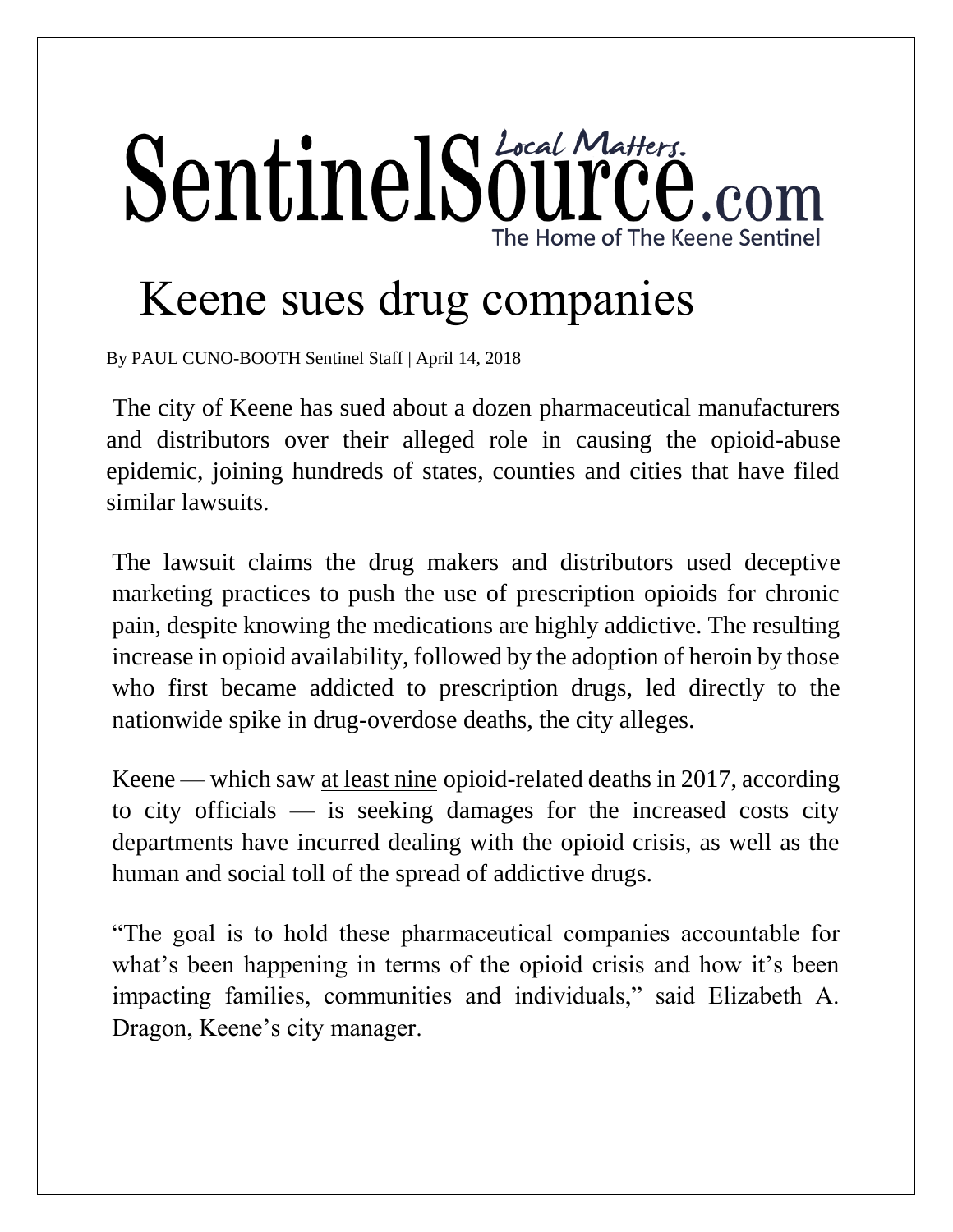Keene, in its lawsuit, claims the opioid crisis costs the city "millions of dollars each year" in municipal services, including "increased law enforcement, educational and community programs, drug support programs, drug take back programs, addiction programs, and providing Naloxone" — an overdose-reversing drug — "to its law enforcement (and) emergency medical providers."

It alleges the companies distributed deceptive materials about prescription opioids, dispatched sales representatives who extolled the drugs' benefits to physicians, financed "misleading studies," enlisted physicians as "key opinion leaders" and supported professional societies and patient groups that advocated the use of opioids to treat chronic pain.

Through those efforts, the lawsuit charges, the companies brought about a "sea change" in the perception of the drugs that "opened the floodgates of opioid use and abuse."

At-Large City Councilor Randy L. Filiault called the lawsuit "unfortunate but necessary."

"When you bust a drug dealer, they're held accountable," he said. "… The big pharmaceutical companies are nothing more than millionaire drug dealers. They knew what they were doing."

Dragon said the city bears no financial risk by filing the lawsuit, as the attorneys representing Keene — from the firms Napoli Shkolnik, which is based in New York, and Nixon Vogelman Slawsky & Simoneau in Manchester — are charging no upfront fees. She said the city has not yet decided how it would use any proceeds it wins in the case.

In emailed statements Friday, representatives of four of the drug manufacturers — Purdue Pharma, Teva Pharmaceuticals, Endo and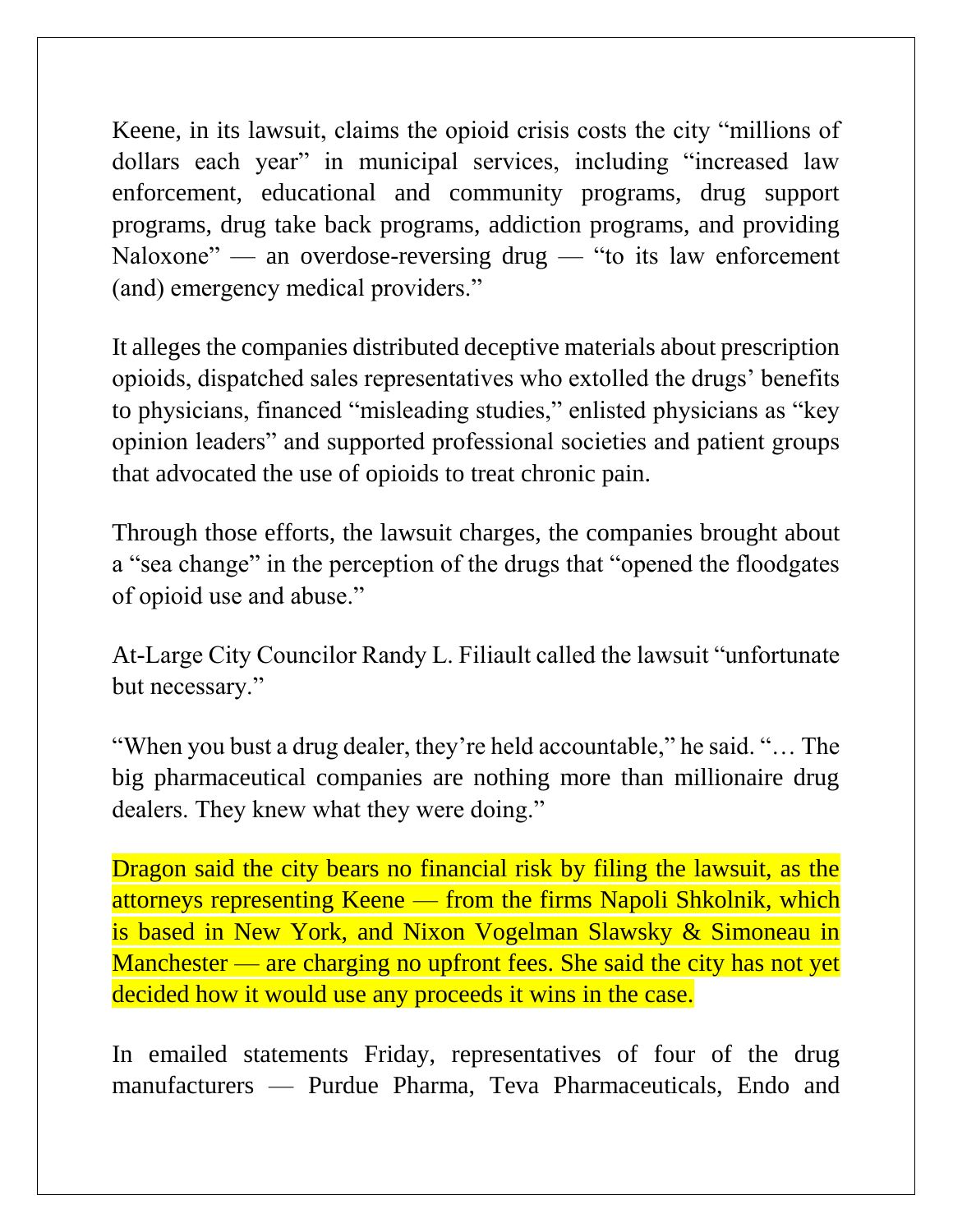Janssen Pharmaceuticals — expressed concern about the opioid crisis and highlighted their efforts to tackle it through education, abuse-deterrent drugs, prescribing guidelines and providing first responders with naloxone. They either denied the lawsuit's allegations or declined to address them directly.

"Our actions in the marketing and promotion of these medicines were appropriate and responsible," Jessica Castles Smith, a spokeswoman for Janssen Pharmaceuticals, wrote. Janssen is owned by Johnson & Johnson, another defendant in the suit. "… We are committed to being part of the ongoing dialogue and to doing our part to find ways to address this crisis."

John Parker, a senior vice president for the Healthcare Distribution Alliance, said the lawsuit was wrong to include three pharmaceutical distributors as defendants. The companies, Cardinal Health, McKesson Corp. and AmerisourceBergen, are among the industry group's members.

"Given our role, the idea that distributors are responsible for the number of opioid prescriptions written defies common sense and lacks understanding of how the pharmaceutical supply chain actually works and is regulated," Parker wrote in a statement. "Those bringing lawsuits would be better served addressing the root causes, rather than trying to redirect blame through litigation."

Keene's lawsuit, running to more than 250 pages, was filed Wednesday in U.S. District Court in Concord. It was first [reported](http://nhpr.org/post/keene-joins-communities-seeking-payout-drug-firms-opioid-abuse) by N.H. Public Radio.

[Manchester](http://nhpr.org/post/seeking-payback-opioid-costs-manchester-files-suit-against-drug-makers#stream/0) and [Nashua,](http://nhpr.org/post/nashua-becomes-second-nh-city-take-opioid-companies-court#stream/0) represented by the same attorneys as Keene, filed nearly identical lawsuits late last year. A federal judge in Ohio [is](https://www.reuters.com/article/us-usa-opioids-litigation/u-s-judge-schedules-2019-trial-in-opioid-litigation-idUSKBN1HI3EI)  [handling](https://www.reuters.com/article/us-usa-opioids-litigation/u-s-judge-schedules-2019-trial-in-opioid-litigation-idUSKBN1HI3EI) those and several hundred other lawsuits brought by local and